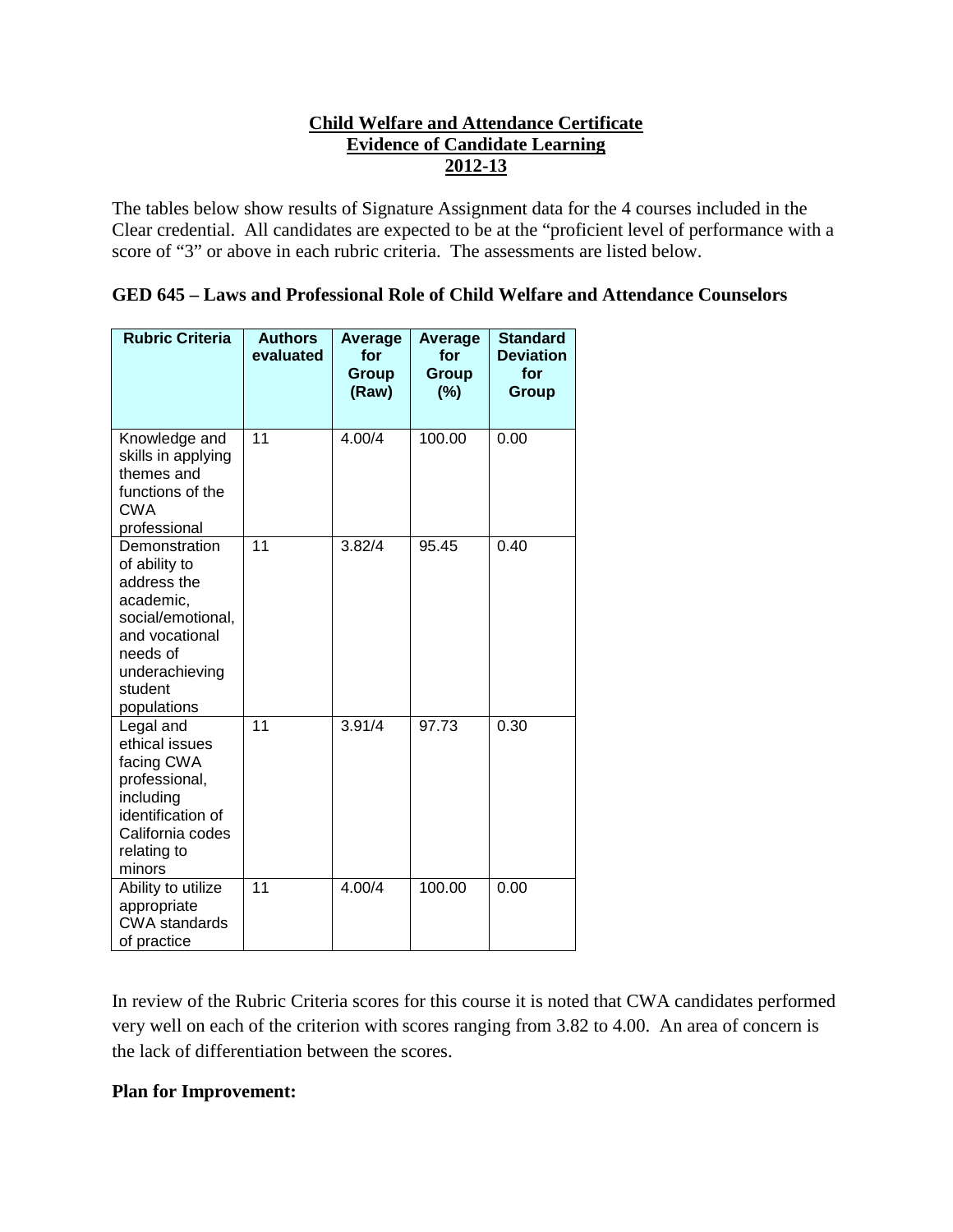The PPS Program Director along with the GED 645 professors will explore where the course curriculum addresses how candidates would address the academic, social/emotional and vocational needs of underachieving students and make recommendations if necessary.

### **GED 646A & GED 646B – Child Welfare and Attendance Program: Leadership, Management, Collaboration, and Community/Partnerships**

| <b>Rubric Criteria</b><br><b>GED 646A</b>                              | <b>Authors</b><br>evaluated | Average<br>for<br>Group<br>(Raw) | Average<br>for<br>Group<br>(%) | <b>Standard</b><br><b>Deviation</b><br>for<br>Group |
|------------------------------------------------------------------------|-----------------------------|----------------------------------|--------------------------------|-----------------------------------------------------|
| Information                                                            | 7                           | 4.00/4                           | 100.00                         | 0.00                                                |
| Use of Material<br>and Course<br>Content<br>Leadership                 | $\overline{7}$              | 4.004                            | 100.00                         | 0.00                                                |
| Demonstrate<br>ability to develop<br>collaborative<br>and partnerships | 7                           | 4.00/4                           | 100.00                         | 0.00                                                |
| Writing structure<br>and organization                                  | $\overline{7}$              | 4.00/4                           | 100.00                         | 0.00                                                |

| <b>Rubric Criteria</b><br><b>GED 646B</b>              | <b>Authors</b><br>evaluated | Average<br>for Group<br>(Raw) | Average<br>for:<br>Group<br>(%) | <b>Standard</b><br><b>Deviation</b><br>for<br>Group |
|--------------------------------------------------------|-----------------------------|-------------------------------|---------------------------------|-----------------------------------------------------|
| Slides                                                 | 7                           | 4.00/4                        | 100.00                          | 0.00                                                |
| Use of Material<br>and Course<br>Content<br>Leadership | $\overline{7}$              | 4.00/4                        | 100.00                          | 0.00                                                |
| Content                                                | 7                           | 4.00/4                        | 100.00                          | 0.00                                                |
| Oral<br>Presentation                                   | 7                           | 4.00/4                        | 100.00                          | 0.00                                                |

In review of the Rubric Criteria scores for this course it is noted that CWA candidates performed extremely well in all Rubric Criteria areas for Signature Assignments in GED 646A and GED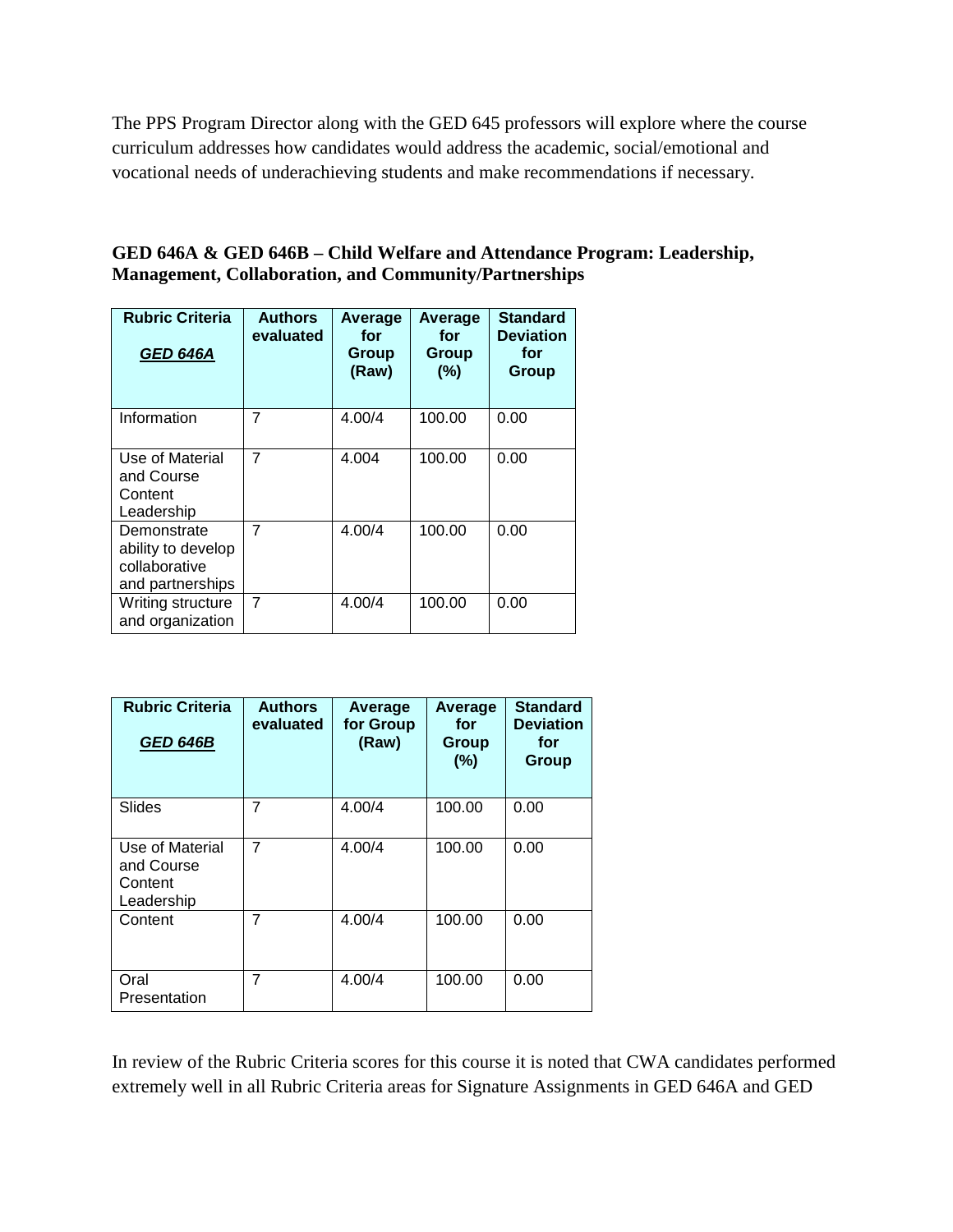646B, scoring 4.00 out of 4 in all four criterion areas. An area of concern is the consistently high scores in all criterion areas and the degree to which the criterion manifest sufficient rigor for the expectations in this course.

#### **Plan for Improvement:**

The PPS Director along with the GED 667 professors will explore the rubric criterion results and discuss the consistency of the high scores throughout the Rubric Criterion for this course.

**GED 647 – School Culture and Addressing Barriers to Student Achievement**

| <b>Rubric Criteria</b>                                                                                                                          | <b>Authors</b><br>evaluated | Average<br>for<br><b>Group</b><br>(Raw) | Average<br>for<br>Group<br>(%) | <b>Standard</b><br><b>Deviation</b><br>for<br>Group |
|-------------------------------------------------------------------------------------------------------------------------------------------------|-----------------------------|-----------------------------------------|--------------------------------|-----------------------------------------------------|
| Candidate<br>demonstrates<br>an<br>understanding<br>of CWA<br>program<br>management<br>and leadership                                           | 1                           | 4.00/4                                  | 100.00                         | 0.00                                                |
| Candidate<br>demonstrates<br>the knowledge<br>and skills<br>related to<br>collaboration<br>and<br>partnerships<br>needed to<br>service students | $\overline{1}$              | 4.00/4                                  | 100.00                         | 0.00                                                |
| Candidate<br>demonstrates<br>an<br>understanding<br>of the culture<br>and<br>organization of<br>public school<br>and related<br>systems         | 1                           | 4.00/4                                  | 100.00                         | 0.00                                                |
| Writing<br>mechanics:<br>APA Style is<br>used<br>appropriately<br>and assignment<br>completed with<br>careful attention                         | 1                           | 4.00/4                                  | 100.00                         | 0.00                                                |